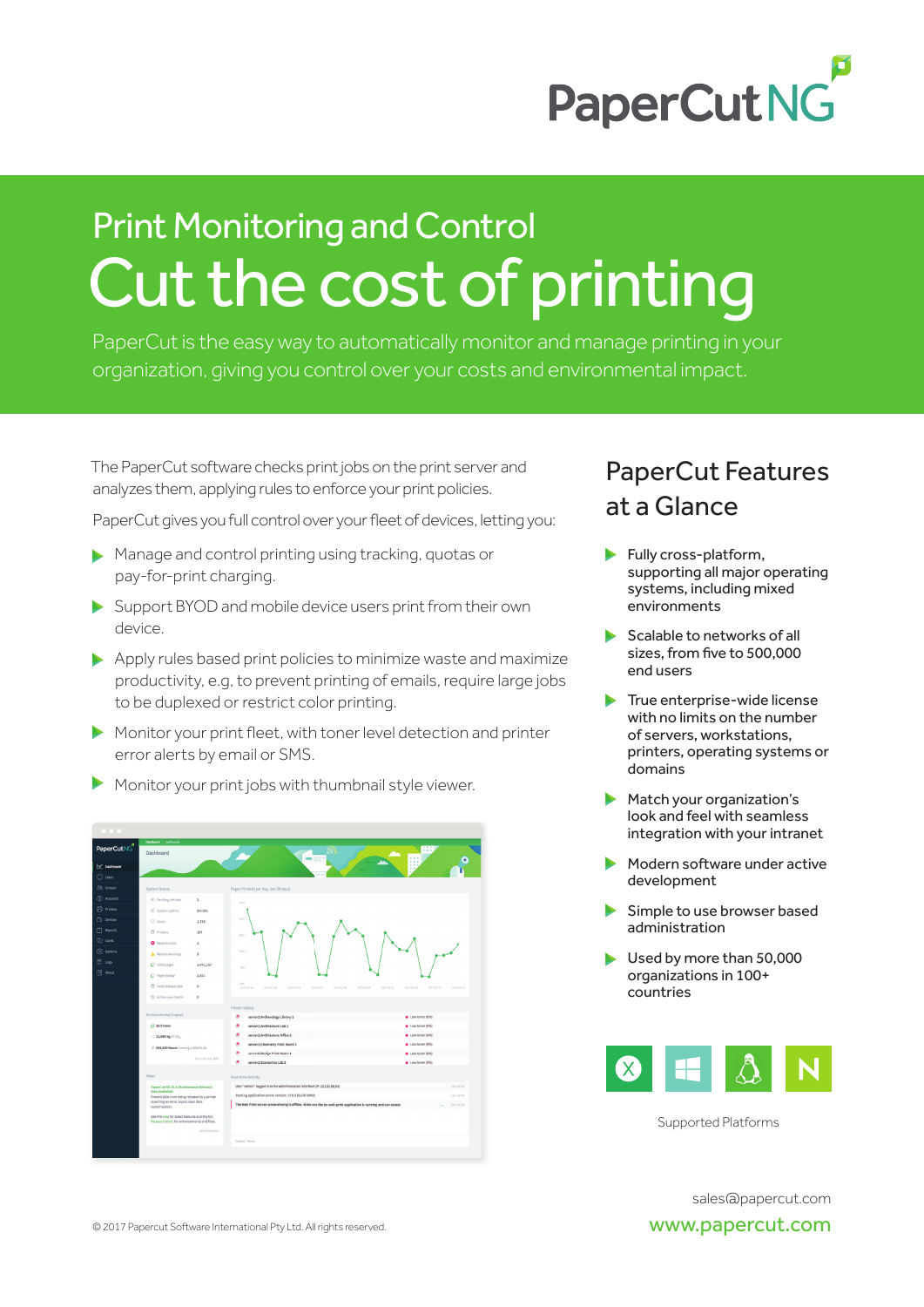## More Features of PaperCut…

## For Financial Controllers

- Detailed reporting of output and costs by user and printer
- Track and allocate costs back to a department, cost centre, faculty or client
- $\blacktriangleright$  Simple to use and find the information most needed
- Cut printing costs whilst improving work flow

## For System Administrators

## Simple installation

Deploy centrally on your server and track all printing. Client software is optional and not required for basic print tracking

#### Fast, intuitive user setup

Automatically manage end users known to directory services such as Active Directory and LDAP

#### Solve mobile & BYOD printing

 Allow users to print from whatever BYOD or mobile device at their disposal. No matter the operating system, their location, the file format or the brand of printer we have simple solutions to solve all these. All solutions integrate into PaperCut's standard print charging/accounting/quota process

#### Shared accounts

 Users can easily allocate job costs to departments, cost centers, clients or projects with popup client software

### Full logging and reports

 Over 50 one-click reports in standard formats (PDF, CSV HTML)

## **Database integration**

Use the in-built database or configure to use your existing databases (MS SQL Server, Oracle, MySQL, PostgreSQL)

### Watermark every print

 Automatically add a username or other information to the bottom of every page

## **Digital signatures**

 Watermark all jobs with a digital signature to track document origin/source

#### **Hold/release queue**

Release sensitive documents at point of printing

## **Delegate administration rights**

Grant specific rights by functional areas

## Intranet integration options

And fully documented API and scripting interface

#### $\blacktriangleright$  Print Archiving

View print job content interactively in the browser.



System Activity at a Glance



#### Print Archiving Thumbnail View



#### Mobility Print for simplified BYOD printing

| $\bullet$ $\bullet$ $\bullet$    |                                                                                     |                            |         |            |
|----------------------------------|-------------------------------------------------------------------------------------|----------------------------|---------|------------|
| PaperCutNG                       | Physical printer usage - summary<br>For the period of Feb 21, 2015 to Mar 23, 2015. |                            |         |            |
| Physical Printer Identifier      | Printer Type/Model                                                                  | <b>Total Printed Pages</b> | Jobs.   | Cost       |
| No physical printer identifier!  | HIP Color I was let 2040                                                            | 1,483                      | 441     | \$370.75   |
| No physical printer identifier!  | hp color LaserJet 5550                                                              | QZ                         | 35      | \$24.25    |
| No physical printer identifier!  | HP Color I was let cent \$12 MPP                                                    | 1,530                      | 448     | 6382.05    |
| No physical printer identifier!  | HP Color Lass List cm1312nt MFP                                                     | <b>GK</b>                  | $^{26}$ | \$22.75    |
| The physical printer identifier! | HP Color Lass List on 2320nf MFP                                                    | 4.022                      | 1.378   | \$1,173.00 |
| No physical printer identifier!  | HP Color Lassalet CM6040 MFP                                                        | 710                        | 174     | \$173.50   |
| No physical printer identifier!  | HP Color Lass Liet CP2020 Series                                                    | 1,401                      | 365     | \$350.25   |
| No physical printer identifier!  | HP Color LaserJet co5225dn                                                          | 772                        | ons.    | \$193.00   |
| No physical printer identifier!  | HP Designet 510ps 42in Printer                                                      | $\mathfrak{a}$             | g.      | \$0.75     |
| [No physical printer identifier] | HP LanerJet 1200                                                                    | 1,057                      | 268     | \$205.75   |
| No physical printer identifier!  | hp LaserJet 1300                                                                    | ng.                        | 45      | 514.00     |
| No physical printer identifier!  | hp LaserJet 1300n                                                                   | 7,817                      | 2,308   | \$1,954.25 |
| The physical printer identifier! | hp LaserJet 1320 series                                                             | 2.159                      | non.    | \$539.75   |
| No physical printer identifier!  | HP LaserJet P3010 Series                                                            | 13.754                     | 4000    | \$3,438.50 |
| No physical printer identifier!  | Lexmark C540 98218P4 LL AS P207p                                                    | AOR.                       | 139     | \$123.75   |

Comprehensive Built-in Reports [No physical printer identifier] Lexmark E240n 72C4XVV BR.Q.P204 -- Part Number -- 162 51 \$40.50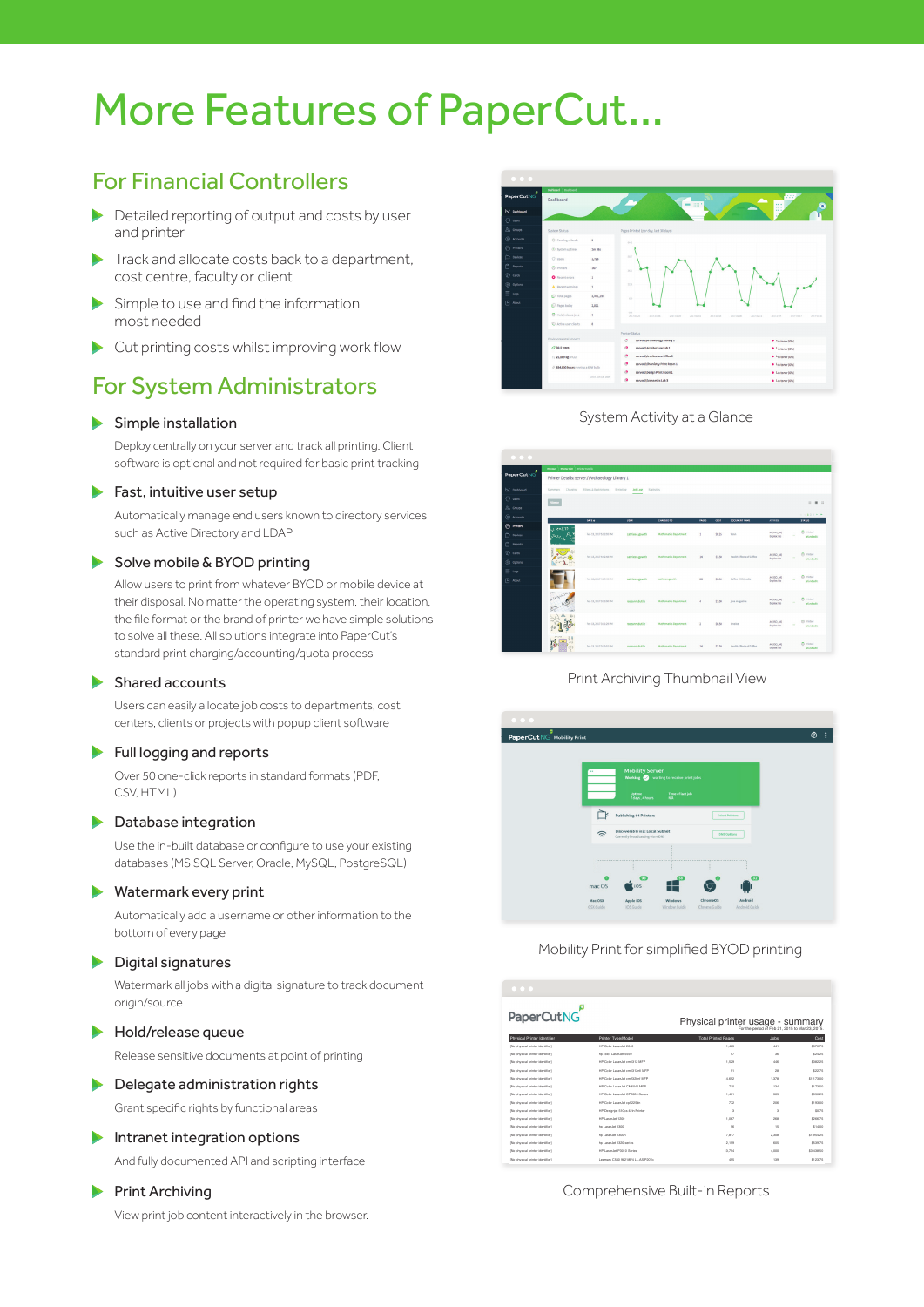## For End Users

- Intuitive, customizable web interface shows usage tracking, or runs silently
- $\triangleright$  Optional client software offers authentication, confirmation of print job cost, account balances and cost allocation
- Shows usage and impact by tree or by CO<sub>2</sub> volume
- $\blacktriangleright$  Show popups prompting users on situations such as not printing jobs duplex, attempting to print emails, or suggestion to print grayscale when printing from a web browser
- Flexible payment options for pay-for-print including pre-paid voucher cards and online payment gateways
- Deployment flexibility with options for highly ь visible quota or charging control
- Mobile Print Release allows you to release your job  $\blacktriangleright$ at the copier with any modern smartphone



Intuitive Browser-based End User Interface

## Papercut in Action

## User Management

## Automatic User Import

PaperCut automatically synchronizes user accounts with leading directory services such as Active Directory, Open Directory, LDAP, eDirectory, etc. Import end user details from:

- The full domain
- A selected group within a domain Ь
- An organizational unit
- A spreadsheet

## Page-level Color Detection

Use the advanced charging interface to enable pagelevel color detection. This "looks" at each page of a document and detects the use of color. End users are only charged the color rate on pages that have color, providing a more precise charging method

## Advanced Filtering and Restrictions

Use PaperCut's job filtering and/or advanced scripting control to implement print policies and improve device utilization. Options include:

- Route large jobs to dedicated high-volume printers
- Ask end users to confirm single sided output
- ь Delete duplicate jobs or those with incorrect paper sizes automatically
- Discourage printing of emails via popup warnings
- Enable limited free printing during class times
- Suggest alternate printers when a device is offline
- Build your own rules with advanced print scripting. Þ

By combining PaperCut's filter rules, administrators can improve printer use, minimize queue hogging, and avoid wasteful print jobs. For more advanced control, use print scripting. PaperCut includes dozens of prebuilt recipes and a simple JavaScript IDE to help you build your own scripts.

## One Click Reporting

PaperCut offers more than 50 reports out of the box, in PDF, HTML or Microsoft Excel (.csv) format. Access reports from any web browser, or schedule them to be automatically generated and emailed. You can set up reports to use your own header, and create reports with custom data by specifying date ranges, filtering and sorting by the data available.

## Local and Server Printers

PaperCut can track printing on multiple servers and locally attached desktop printers. Web Print – a unique feature of PaperCut – enables wireless printing for laptop and netbook users and requires no installation of print drivers or server authentication.

PaperCut works seamlessly in heterogeneous environments – you can host some printers on Macintosh or Linux, and others on Windows and have them all working together as one system without the need for separate licensing.